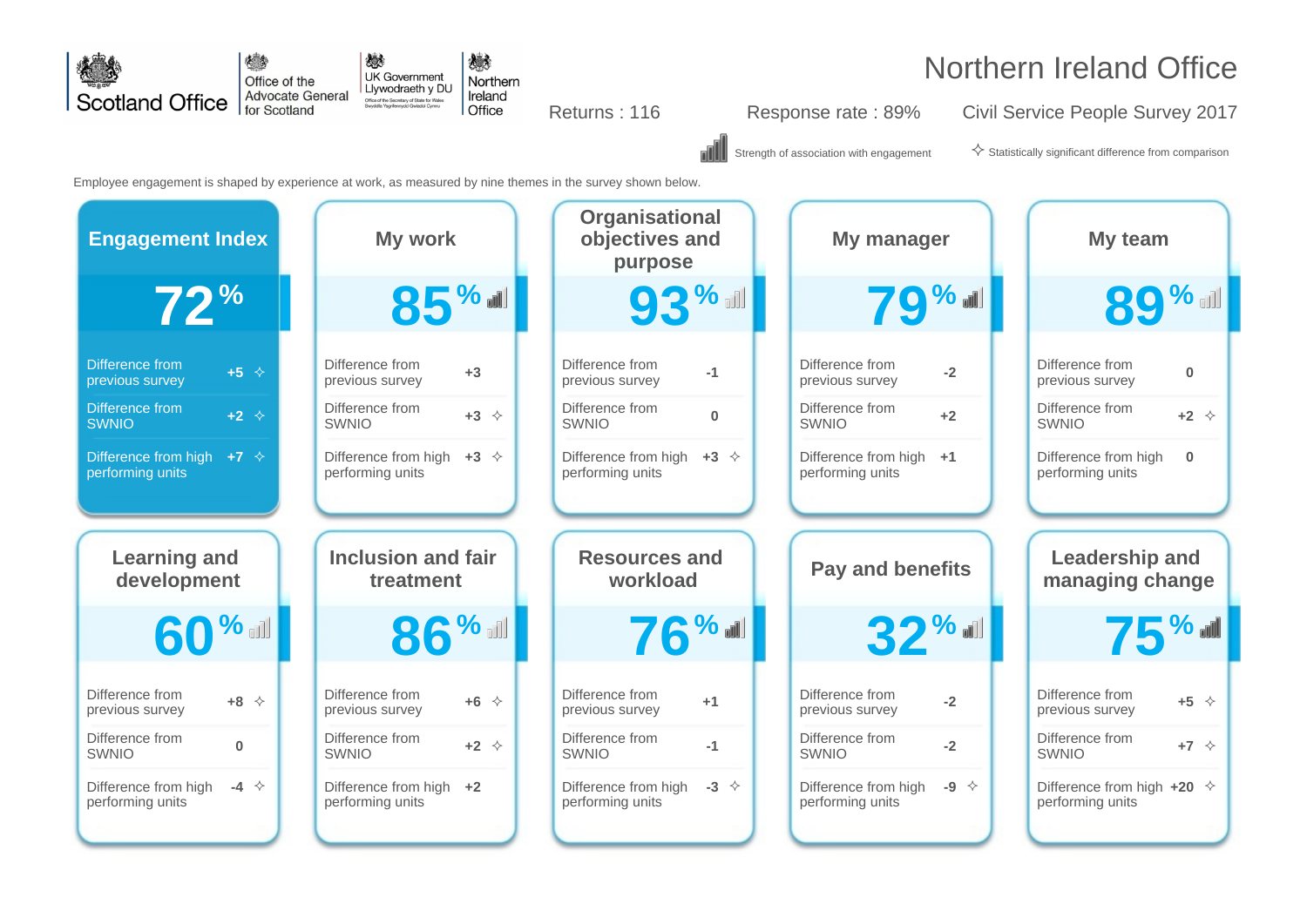

want to leave the Office

as soon as possible

I want to leave the Office

within the next 12

months

Ireland Offices, and the Office of the Advocate General

the Office for at least the

next three years

I want to stay working for I want to stay working for

the Office for at least the

next year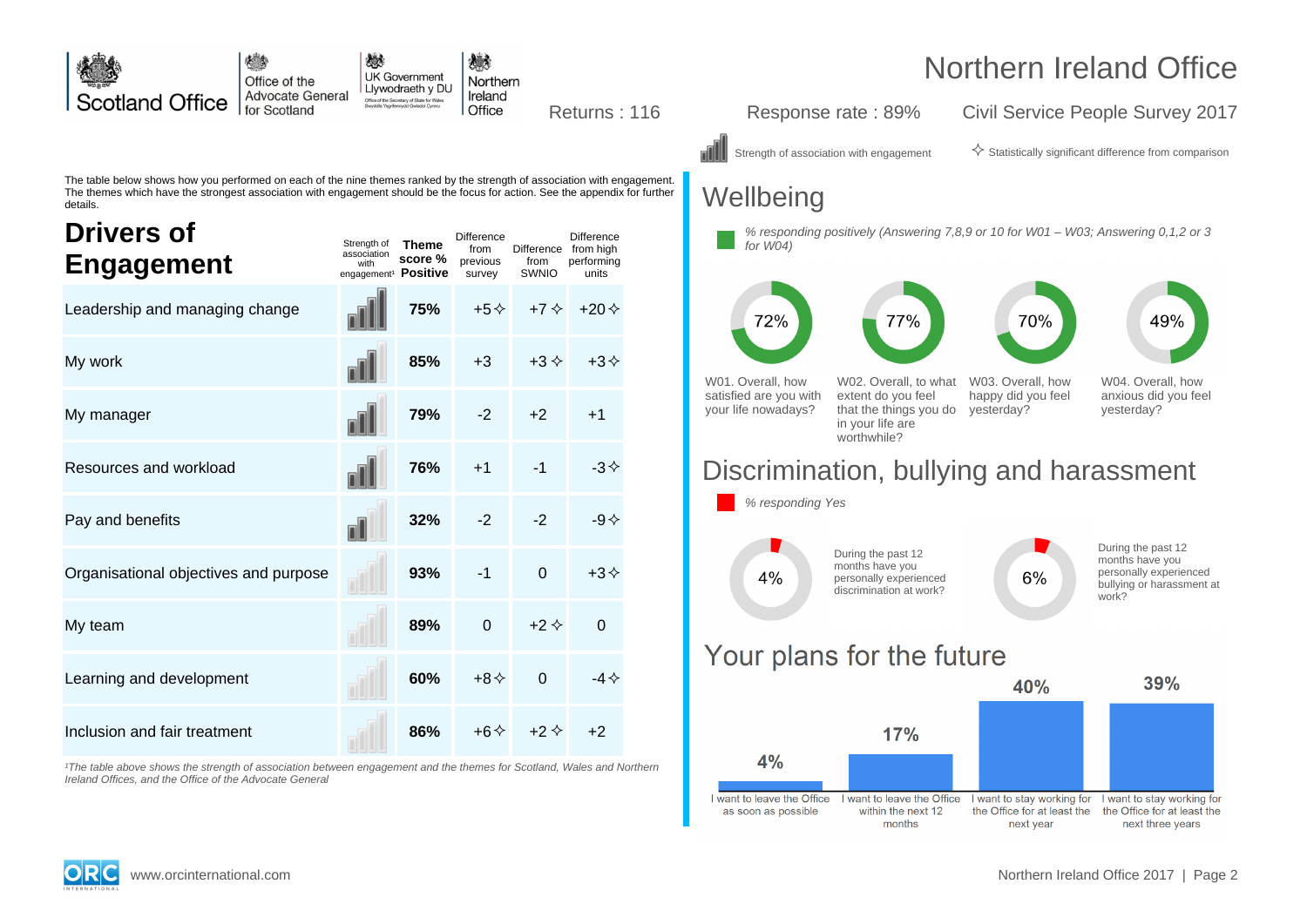

Returns : 116 Response rate : 89% Civil Service People Survey 2017

### **Headline scores**

| <b>Highest positive scoring</b><br>% Positive<br>questions                       | <b>Highest neutral scoring</b><br>% Neutral<br>questions                                                                   | <b>Highest negative scoring</b><br>% Negative<br>questions                                                 |
|----------------------------------------------------------------------------------|----------------------------------------------------------------------------------------------------------------------------|------------------------------------------------------------------------------------------------------------|
| Senior managers in the Office are sufficiently<br><b>B38</b><br>visible          | Learning and development activities I have<br>B22 completed in the past 12 months have helped to<br>improve my performance | Compared to people doing a similar job in other<br><b>B37</b><br>organisations I feel my pay is reasonable |
| 95%                                                                              | 37%                                                                                                                        | 54%                                                                                                        |
| I am interested in my work<br><b>B01</b>                                         | Poor performance is dealt with effectively in my<br><b>B17</b><br>team                                                     | I feel that my pay adequately reflects my<br><b>B35</b><br>performance                                     |
| 93%                                                                              | 36%                                                                                                                        | 45%                                                                                                        |
| I have a clear understanding of the Office's<br><b>B06</b><br>objectives         | Where I work, I think effective action has been<br>taken on the results of the last survey<br><b>B53</b>                   | I am satisfied with the total benefits package<br><b>B36</b>                                               |
| 93%                                                                              | 33%                                                                                                                        | 34%                                                                                                        |
| am treated with respect by the people I work<br><b>B26</b><br>with               | When changes are made in the Office they are<br><b>B43</b><br>usually for the better                                       | I achieve a good balance between my work life<br><b>B34</b><br>and my private life                         |
| 93%                                                                              | 33%                                                                                                                        | 23%                                                                                                        |
| I understand how my work contributes to the<br><b>B07</b><br>Office's objectives | B36 I am satisfied with the total benefits package                                                                         | I have an acceptable workload<br><b>B33</b>                                                                |
| 92%                                                                              | 32%                                                                                                                        | 21%                                                                                                        |

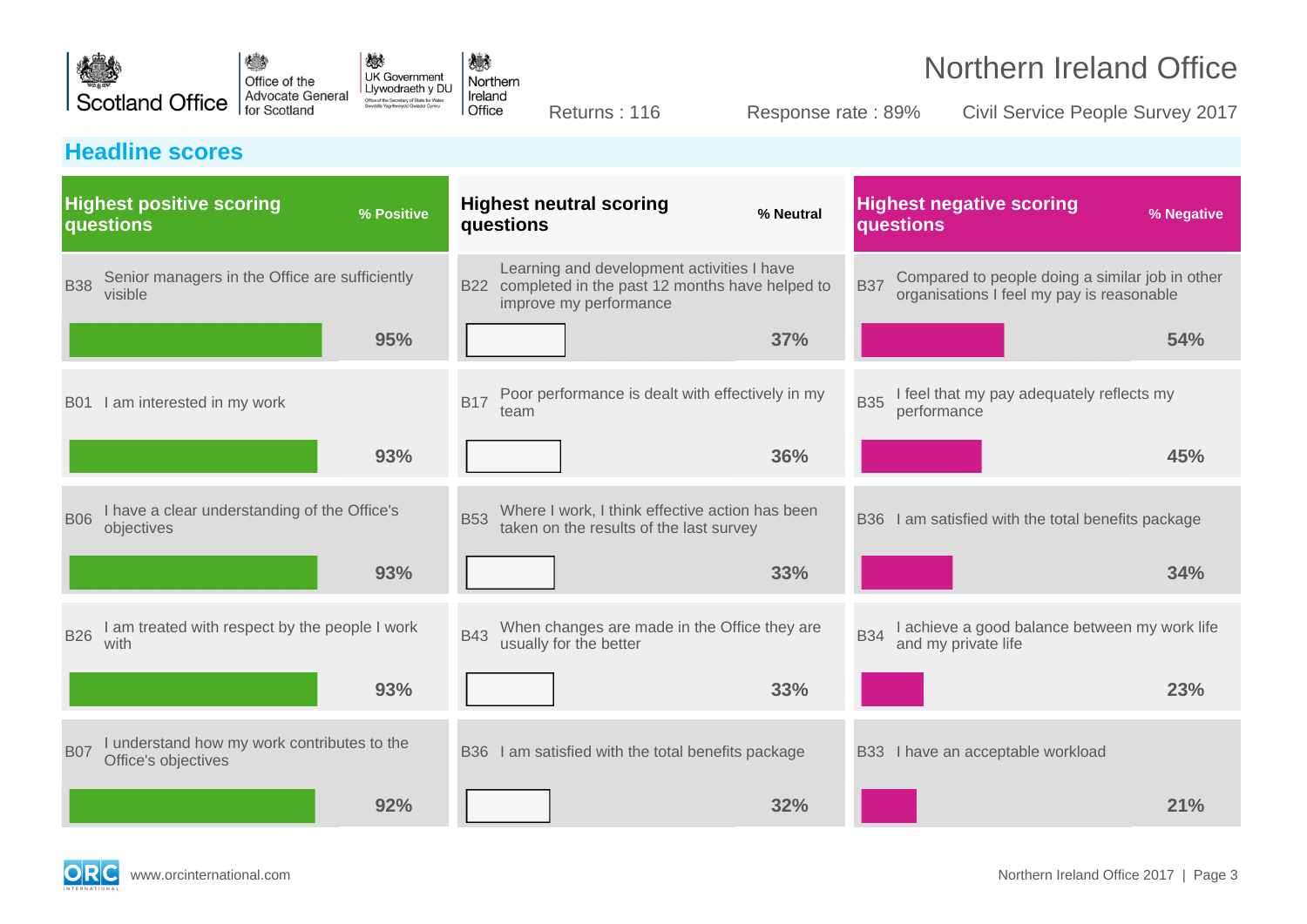| 横<br>Office of the                                                            | 戀<br><b>UK Government</b><br>Llywodraeth y DU                                    | 戀<br>Northern                                   |                                                        |                   |       |                     |                      |                         |                                                |                          | <b>Northern Ireland Office</b>                                                                                                                     |  |
|-------------------------------------------------------------------------------|----------------------------------------------------------------------------------|-------------------------------------------------|--------------------------------------------------------|-------------------|-------|---------------------|----------------------|-------------------------|------------------------------------------------|--------------------------|----------------------------------------------------------------------------------------------------------------------------------------------------|--|
| <b>Advocate General</b><br><b>Scotland Office</b><br>for Scotland             | Office of the Secretary of State for Wales<br>Swyddfa Ysgrifennydd Gwladol Cymru | Ireland<br>Office                               | Returns: 116                                           |                   |       | Response rate: 89%  |                      |                         |                                                |                          | Civil Service People Survey 2017                                                                                                                   |  |
| All questions by theme                                                        |                                                                                  |                                                 |                                                        |                   |       |                     |                      |                         |                                                |                          | $\Diamond$ indicates statistically significant difference from comparison<br>^ indicates a variation in question wording from your previous survey |  |
| My work                                                                       | $+3$                                                                             | <b>Difference</b><br>from<br>previous<br>survey | Strength of<br>association<br>with<br>nI<br>engagement | Strongly<br>agree | Agree | Neither<br>Disagree | Strongly<br>disagree | Positive<br>$\geqslant$ | Difference<br>from previous<br>survey          | Difference<br>from SWNIO | Difference<br>from high<br>performing<br>units                                                                                                     |  |
| I am interested in my work<br><b>B01</b>                                      |                                                                                  |                                                 |                                                        |                   | 60    | 33                  | 5                    | 93%                     | $+1$                                           | $\overline{0}$           | $-2$ $\leftrightarrow$                                                                                                                             |  |
| am sufficiently challenged by my work<br><b>B02</b>                           |                                                                                  |                                                 |                                                        |                   | 60    | 30                  | 6                    | 91%                     | $+4$ $\Leftrightarrow$                         | $+3$ $\Diamond$          | $+2$                                                                                                                                               |  |
| My work gives me a sense of personal accomplishment<br><b>B03</b>             |                                                                                  |                                                 |                                                        |                   | 42    | 40                  | 15                   | 82%                     | $+1$                                           | $+2$ $\Diamond$          | $-3$ $\diamond$                                                                                                                                    |  |
| I feel involved in the decisions that affect my work<br><b>B04</b>            |                                                                                  |                                                 |                                                        | 29                |       | 47                  | 8<br>16              | 76%                     | $-1$                                           | $+6$ $\Diamond$          | $+7$ $\diamond$                                                                                                                                    |  |
| I have a choice in deciding how I do my work<br><b>B05</b>                    |                                                                                  |                                                 |                                                        | 34                |       | 48                  | 13                   | 83%                     | $+7$ $\Diamond$                                | $+5$ $\Diamond$          | $-1$                                                                                                                                               |  |
| <b>Organisational</b><br>objectives and purpose*                              | $-1$                                                                             | <b>Difference</b><br>from<br>previous<br>survey | Strength of<br>association<br>with<br>engagement       | Strongly<br>agree | Agree | Neither<br>Disagree | Strongly<br>disagree |                         | basis, to allow for the theme trend comparison |                          | *This theme score is based on one fewer question in this year's<br>survey. Previous survey scores have been recalculated on this                   |  |
| I have a clear understanding of the Office's objectives<br><b>B06</b>         |                                                                                  |                                                 |                                                        |                   | 44    | 49                  | 5                    | 93%                     | $-2$                                           | $\overline{0}$           | $+3$ $\diamond$                                                                                                                                    |  |
| I understand how my work contributes to the Office's objectives<br><b>B07</b> |                                                                                  |                                                 |                                                        |                   | 46    | 47                  | 6                    | 92%                     | $-1$                                           | $\Omega$                 | $+1$                                                                                                                                               |  |

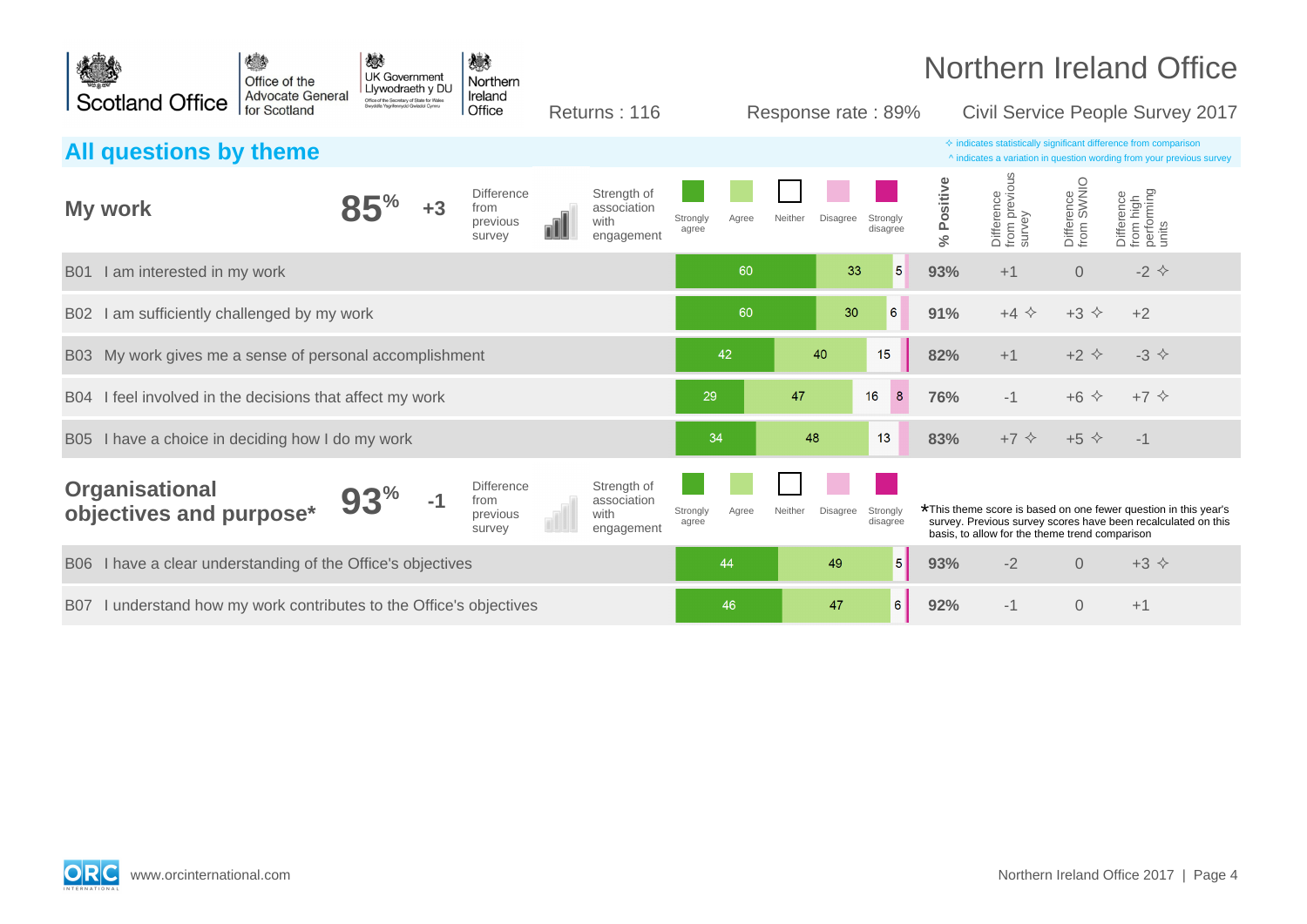|                 |                                                                               | 横<br>Office of the                      | 戀<br><b>UK Government</b><br>Llywodraeth y DU                                  |      | 戀<br>Northern                                   |                                                  |                   |       |                    |          |                      |                    | <b>Northern Ireland Office</b>                                                                                                                     |                          |                                                |  |
|-----------------|-------------------------------------------------------------------------------|-----------------------------------------|--------------------------------------------------------------------------------|------|-------------------------------------------------|--------------------------------------------------|-------------------|-------|--------------------|----------|----------------------|--------------------|----------------------------------------------------------------------------------------------------------------------------------------------------|--------------------------|------------------------------------------------|--|
|                 | <b>Scotland Office</b>                                                        | <b>Advocate General</b><br>for Scotland | Office of the Secretary of State for Wales<br>yddfa Ysgrifennydd Gwladol Cymru |      | Ireland<br>Office                               | Returns: 116                                     |                   |       | Response rate: 89% |          |                      |                    | Civil Service People Survey 2017                                                                                                                   |                          |                                                |  |
|                 | All questions by theme                                                        |                                         |                                                                                |      |                                                 |                                                  |                   |       |                    |          |                      |                    | $\diamond$ indicates statistically significant difference from comparison<br>^ indicates a variation in question wording from your previous survey |                          |                                                |  |
|                 | My manager                                                                    |                                         |                                                                                | $-2$ | <b>Difference</b><br>from<br>previous<br>survey | Strength of<br>association<br>with<br>engagement | Strongly<br>agree | Agree | Neither            | Disagree | Strongly<br>disagree | Positive<br>گ<br>ج | Difference<br>from previous<br>survey                                                                                                              | Difference<br>from SWNIO | Difference<br>from high<br>performing<br>units |  |
|                 | B08 My manager motivates me to be more effective in my job                    |                                         |                                                                                |      |                                                 |                                                  | 37                |       | 45                 |          | 10 <sup>7</sup>      | 83%                | $+1$                                                                                                                                               | $+2$ $\Diamond$          | $+3$ $\diamond$                                |  |
| B09             | My manager is considerate of my life outside work                             |                                         |                                                                                |      |                                                 |                                                  |                   | 47    |                    | 39       | 13                   | 85%                | $-1$                                                                                                                                               | $-1$                     | $-5$ $\diamond$                                |  |
| B <sub>10</sub> | My manager is open to my ideas                                                |                                         |                                                                                |      |                                                 |                                                  |                   | 45    |                    | 45       | $\overline{7}$       | 89%                | $-4$ $\Leftrightarrow$                                                                                                                             | $+3$ $\Diamond$          | $\Omega$                                       |  |
| <b>B11</b>      | My manager helps me to understand how I contribute to the Office's objectives |                                         |                                                                                |      |                                                 |                                                  | 34                |       | 47                 |          | 16                   | 81%                | $+1$                                                                                                                                               | $+1$                     | $+4$ $\diamond$                                |  |
| B <sub>12</sub> | Overall, I have confidence in the decisions made by my manager                |                                         |                                                                                |      |                                                 |                                                  |                   | 47    |                    | 41       | 9                    | 88%                | $-1$                                                                                                                                               | $+5$ $\Diamond$          | $+5$ $\Diamond$                                |  |
|                 | B13 My manager recognises when I have done my job well                        |                                         |                                                                                |      |                                                 |                                                  |                   | 47    |                    | 42       | $\overline{7}$       | 90%                | $+2$                                                                                                                                               | $+4$ $\Diamond$          | $+2$ $\Diamond$                                |  |
|                 | B14 I receive regular feedback on my performance                              |                                         |                                                                                |      |                                                 |                                                  | 35                |       | 36                 | 16       | 12                   | 72%                | $-6$ $\leftrightarrow$                                                                                                                             | $-1$                     | $-9$ $\diamond$                                |  |
|                 | B15 The feedback I receive helps me to improve my performance                 |                                         |                                                                                |      |                                                 |                                                  | 37                |       | 35                 | 19       | $\boldsymbol{8}$     | 72%                | $-3$                                                                                                                                               | $+1$                     | $-3$ $\leftrightarrow$                         |  |
| <b>B16</b>      | I think that my performance is evaluated fairly                               |                                         |                                                                                |      |                                                 |                                                  | 35                |       | 38                 | 17       | $\bf 8$              | 73%                | $-2$                                                                                                                                               | $-1$                     | $-3$                                           |  |
|                 | B17 Poor performance is dealt with effectively in my team                     |                                         |                                                                                |      |                                                 |                                                  | 14                | 39    |                    | 36       | $9\,$                | 53%                | $-4$                                                                                                                                               | $+3$ $\Diamond$          | $\overline{0}$                                 |  |

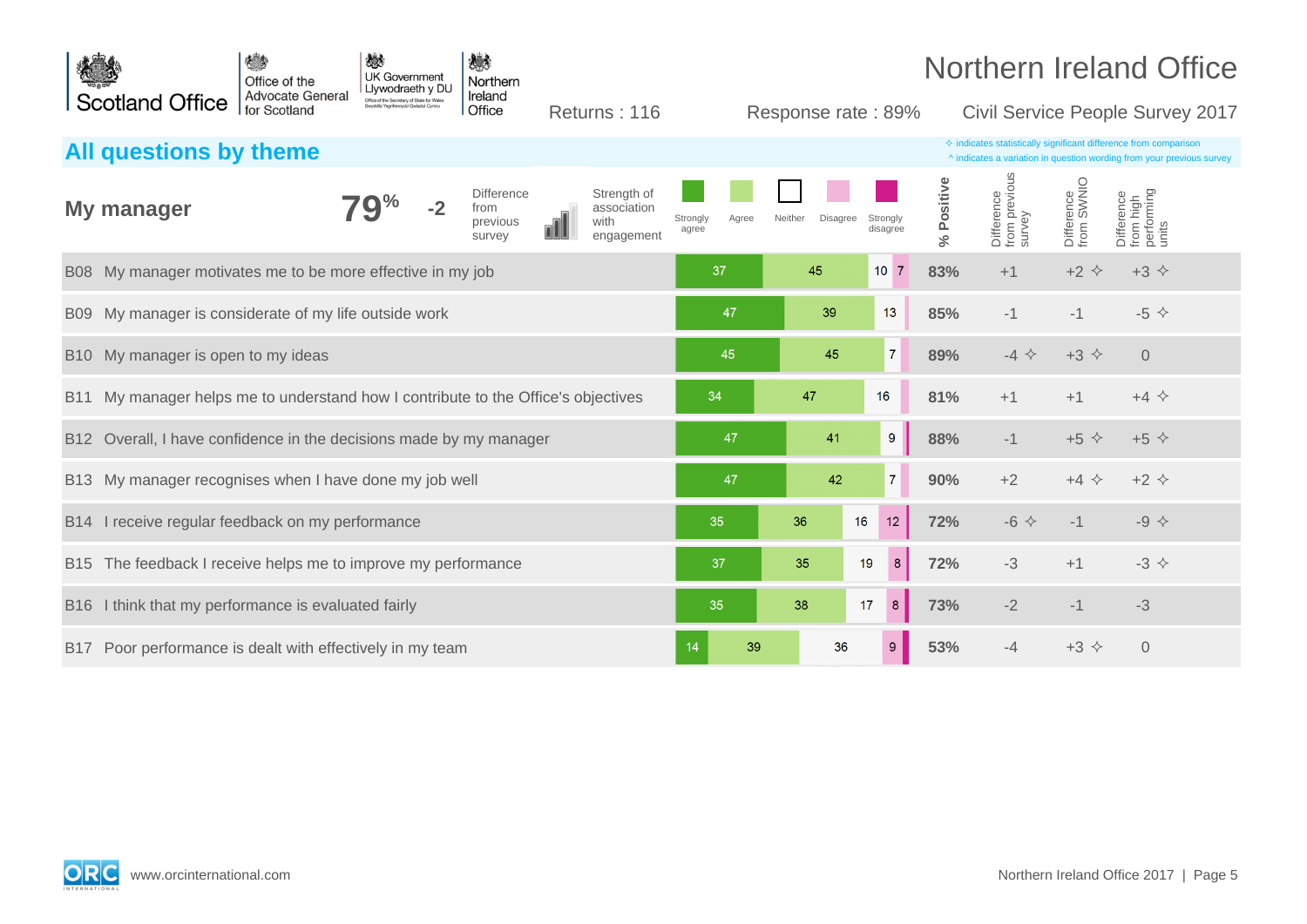|            |                                                                                                                          | 德<br>Office of the<br><b>Advocate General</b> | 戀<br><b>UK Government</b><br>Llywodraeth y DU                                    |   | 戀<br>Northern                                   |                                                  |                   |       |         |                    |                      |                  |                                       |                          | <b>Northern Ireland Office</b>                                                                                                                     |  |
|------------|--------------------------------------------------------------------------------------------------------------------------|-----------------------------------------------|----------------------------------------------------------------------------------|---|-------------------------------------------------|--------------------------------------------------|-------------------|-------|---------|--------------------|----------------------|------------------|---------------------------------------|--------------------------|----------------------------------------------------------------------------------------------------------------------------------------------------|--|
|            | <b>Scotland Office</b>                                                                                                   | for Scotland                                  | Office of the Secretary of State for Wales<br>Swyddfa Ysgrifennydd Gwladol Cymru |   | Ireland<br>Office                               | Returns: 116                                     |                   |       |         | Response rate: 89% |                      |                  |                                       |                          | Civil Service People Survey 2017                                                                                                                   |  |
|            | All questions by theme                                                                                                   |                                               |                                                                                  |   |                                                 |                                                  |                   |       |         |                    |                      |                  |                                       |                          | $\diamond$ indicates statistically significant difference from comparison<br>^ indicates a variation in question wording from your previous survey |  |
|            | My team                                                                                                                  |                                               |                                                                                  |   | <b>Difference</b><br>from<br>previous<br>survey | Strength of<br>association<br>with<br>engagement | Strongly<br>agree | Aaree | Neither | Disagree           | Strongly<br>disagree | Positive<br>$\%$ | Difference<br>from previous<br>survey | Difference<br>from SWNIO | Difference<br>from high<br>performing<br>units                                                                                                     |  |
| <b>B18</b> | The people in my team can be relied upon to help when things get difficult in my<br>job                                  |                                               |                                                                                  |   |                                                 |                                                  |                   | 53    |         | 37                 | $6 \overline{6}$     | 91%              | $+1$                                  | $+2$ $\Diamond$          | $-2$ $\leftrightarrow$                                                                                                                             |  |
| <b>B19</b> | The people in my team work together to find ways to improve the service we<br>provide                                    |                                               |                                                                                  |   |                                                 |                                                  |                   | 44    |         | 45                 | 8                    | 89%              | $-2$                                  | $+1$                     | $-2$ $\diamond$                                                                                                                                    |  |
| <b>B20</b> | The people in my team are encouraged to come up with new and better ways of<br>doing things                              |                                               |                                                                                  |   |                                                 |                                                  |                   | 46    |         | 41                 | 76                   | 87%              | $\Omega$                              | $+3$ $\Leftrightarrow$   | $+1$                                                                                                                                               |  |
|            | <b>Learning and</b><br>development                                                                                       |                                               |                                                                                  | ✧ | <b>Difference</b><br>from<br>previous<br>survey | Strength of<br>association<br>with<br>engagement | Strongly<br>agree | Agree | Neither | <b>Disagree</b>    | Strongly<br>disagree |                  |                                       |                          |                                                                                                                                                    |  |
| <b>B21</b> | I am able to access the right learning and development opportunities when I need<br>to                                   |                                               |                                                                                  |   |                                                 |                                                  | 24                |       | 45      | 22                 | 8                    | 70%              | $+3$                                  | $\Omega$                 | $-4$ $\Leftrightarrow$                                                                                                                             |  |
| <b>B22</b> | Learning and development activities I have completed in the past 12 months have<br>helped to improve my performance      |                                               |                                                                                  |   |                                                 |                                                  | 17                | 37    |         | 37                 | $\overline{7}$       | 55%              | $+8$ $\Leftrightarrow$                | $-1$                     | $-10 \div$                                                                                                                                         |  |
| <b>B23</b> | There are opportunities for me to develop my career in the Office                                                        |                                               |                                                                                  |   |                                                 |                                                  | 14                | 43    |         | 29                 | 10                   | 57%              | $+10 \div$                            | $+2$                     | $-8$ $\leftrightarrow$                                                                                                                             |  |
| <b>B24</b> | Learning and development activities I have completed while working for the Office<br>are helping me to develop my career |                                               |                                                                                  |   |                                                 |                                                  | 14                | 43    |         | 31                 | 9                    | 57%              | $+12$ $\Diamond$                      | $+1$                     | $-2$                                                                                                                                               |  |

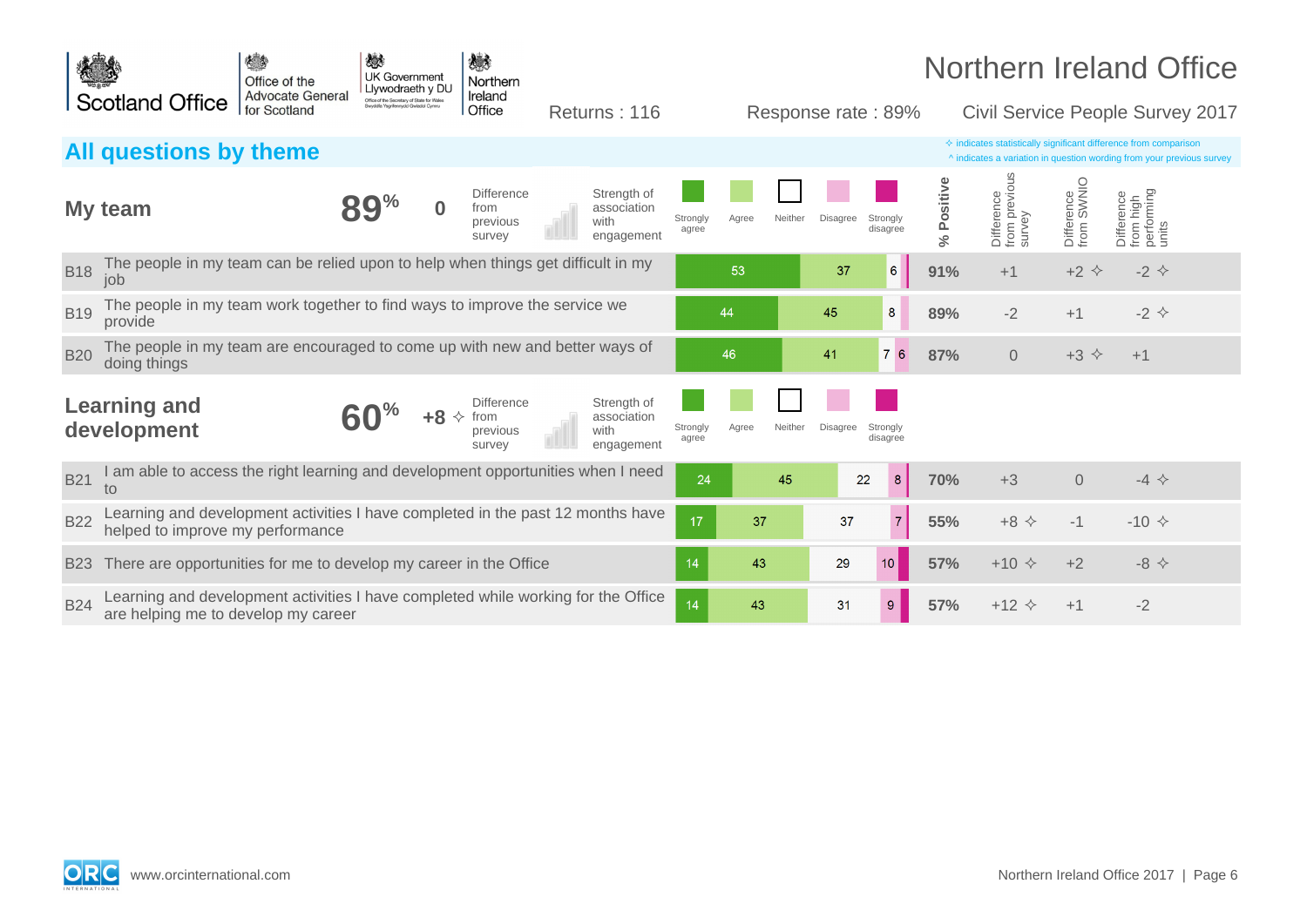| 德<br>Office of the                                                                                                                | 戀<br><b>UK Government</b><br>Llywodraeth y DU | 戀<br>Northern                                   |                                                        |                            |                     |                      |                      |                                                |                          | <b>Northern Ireland Office</b>                                                                                                                     |
|-----------------------------------------------------------------------------------------------------------------------------------|-----------------------------------------------|-------------------------------------------------|--------------------------------------------------------|----------------------------|---------------------|----------------------|----------------------|------------------------------------------------|--------------------------|----------------------------------------------------------------------------------------------------------------------------------------------------|
| <b>Advocate General</b><br><b>Scotland Office</b><br>for Scotland                                                                 |                                               | Ireland<br>Office                               | Returns: 116                                           |                            | Response rate: 89%  |                      |                      |                                                |                          | <b>Civil Service People Survey 2017</b>                                                                                                            |
| <b>All questions by theme</b>                                                                                                     |                                               |                                                 |                                                        |                            |                     |                      |                      |                                                |                          | $\Diamond$ indicates statistically significant difference from comparison<br>^ indicates a variation in question wording from your previous survey |
| Inclusion and fair<br>treatment                                                                                                   | 86<br>$+6$ $\Diamond$                         | <b>Difference</b><br>from<br>previous<br>survey | Strength of<br>association<br>with<br>engagement       | Strongly<br>Agree<br>agree | Neither<br>Disagree | Strongly<br>disagree | Positive<br>$\aleph$ | Difference<br>from previous<br>survey          | Difference<br>from SWNIO | Difference<br>from high<br>performing<br>units                                                                                                     |
| B25 I am treated fairly at work                                                                                                   |                                               |                                                 |                                                        | 46                         | 46                  | 5                    | 91%                  | $+5$ $\diamond$                                | $+3$ $\Leftrightarrow$   | $+4$ $\diamond$                                                                                                                                    |
| I am treated with respect by the people I work with<br><b>B26</b>                                                                 |                                               |                                                 |                                                        | 47                         | 47                  |                      | 93%                  | $+6$<br>$\rightsquigarrow$                     | $+3$ $\Diamond$          | $+1$                                                                                                                                               |
| I feel valued for the work I do<br><b>B27</b>                                                                                     |                                               |                                                 |                                                        | 40                         | 40                  | 16                   | 79%                  | $+11$<br>$\rightsquigarrow$                    | $+1$                     | $+2$                                                                                                                                               |
| I think that the Office respects individual differences (e.g. cultures, working styles,<br><b>B28</b><br>backgrounds, ideas, etc) |                                               |                                                 |                                                        | 44                         | 35                  | 16                   | 79%                  | $+1$                                           | $-1$                     | $-4$ $\Leftrightarrow$                                                                                                                             |
| <b>Resources and</b><br>workload*                                                                                                 | $+1$                                          | <b>Difference</b><br>from<br>previous<br>survey | Strength of<br>association<br>with<br>ПI<br>engagement | Strongly<br>Agree<br>agree | Neither<br>Disagree | Strongly<br>disagree |                      | basis, to allow for the theme trend comparison |                          | *This theme score is based on one fewer question in this year's<br>survey. Previous survey scores have been recalculated on this                   |
| I get the information I need to do my job well<br><b>B29</b>                                                                      |                                               |                                                 |                                                        | 22                         | 56                  | 6<br>16              | 78%                  | $-3$                                           | $\Omega$                 | $\Omega$                                                                                                                                           |
| B30 I have clear work objectives                                                                                                  |                                               |                                                 |                                                        | 30                         | 54                  | 11                   | 84%                  | $+2$                                           | $+1$                     | $-1$                                                                                                                                               |
| I have the skills I need to do my job effectively<br><b>B31</b>                                                                   |                                               |                                                 |                                                        | 36                         | 53                  | 9                    | 90%                  | $-1$                                           | $-3$ $\Leftrightarrow$   | $-3$ $\Leftrightarrow$                                                                                                                             |
| B32 I have the tools I need to do my job effectively                                                                              |                                               |                                                 |                                                        | 24                         | 60                  | 13                   | 84%                  | $+5$ $\diamond$                                | $+7$ $\Diamond$          | $+8$ $\Diamond$                                                                                                                                    |
| I have an acceptable workload<br><b>B33</b>                                                                                       |                                               |                                                 |                                                        | 44<br>11                   | 24                  | 16                   | 55%                  | $+6$ $\Diamond$                                | $-6$ $\leftrightarrow$   | $-17$ $\diamond$                                                                                                                                   |
| B34 I achieve a good balance between my work life and my private life                                                             |                                               |                                                 |                                                        | 15                         | 47<br>16            | l 61<br>17           | 61%                  | $\Omega$                                       | $-6$ $\Leftrightarrow$   | $-17 \diamond$                                                                                                                                     |

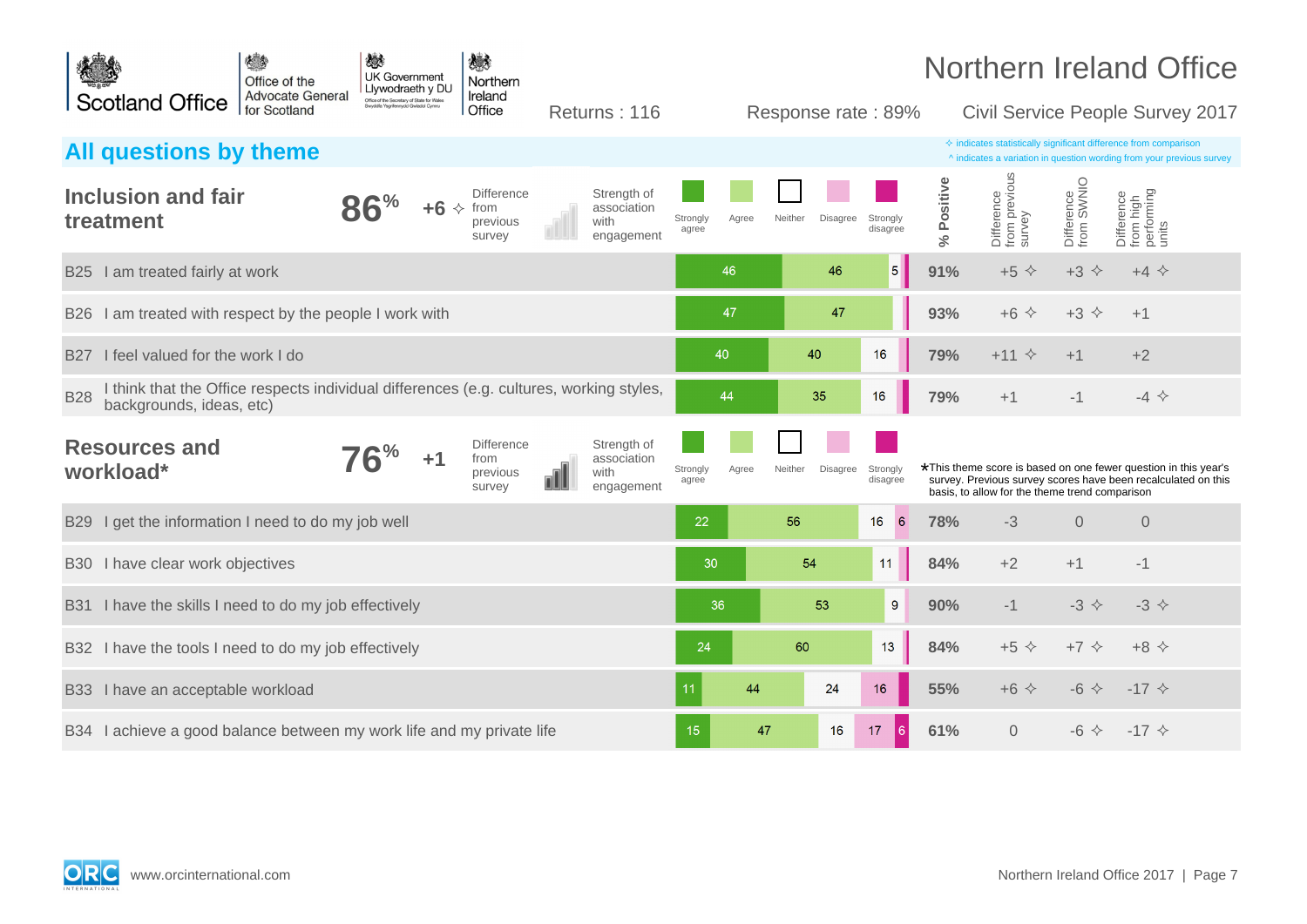|             |                                                                                              | 横<br>Office of the                      | 戀<br><b>UK Government</b><br>Llywodraeth y DU |           | 戀<br>Northern                                   |                                                  |                   |       |         |                    |                      |                      | <b>Northern Ireland Office</b>                                                                                                                                                     |                          |                                                |  |
|-------------|----------------------------------------------------------------------------------------------|-----------------------------------------|-----------------------------------------------|-----------|-------------------------------------------------|--------------------------------------------------|-------------------|-------|---------|--------------------|----------------------|----------------------|------------------------------------------------------------------------------------------------------------------------------------------------------------------------------------|--------------------------|------------------------------------------------|--|
|             | <b>Scotland Office</b>                                                                       | <b>Advocate General</b><br>for Scotland | Office of the Secretary of State for Wales    |           | Ireland<br>Office                               | Returns: 116                                     |                   |       |         | Response rate: 89% |                      |                      | Civil Service People Survey 2017                                                                                                                                                   |                          |                                                |  |
|             | All questions by theme                                                                       |                                         |                                               |           |                                                 |                                                  |                   |       |         |                    |                      |                      | $\diamond$ indicates statistically significant difference from comparison<br>^ indicates a variation in question wording from your previous survey                                 |                          |                                                |  |
|             | <b>Pay and benefits</b>                                                                      |                                         |                                               |           | <b>Difference</b><br>from<br>previous<br>survey | Strength of<br>association<br>with<br>engagement | Strongly<br>agree | Agree | Neither | Disagree           | Strongly<br>disagree | Positive<br>$\aleph$ | Difference<br>from previous<br>survey                                                                                                                                              | Difference<br>from SWNIO | Difference<br>from high<br>performing<br>units |  |
| <b>B</b> 35 | I feel that my pay adequately reflects my performance                                        |                                         |                                               |           |                                                 |                                                  |                   | 25    | 23      | 27                 | 18                   | 32%                  | -4                                                                                                                                                                                 | $-2$                     | $-9$ $\diamond$                                |  |
| <b>B36</b>  | I am satisfied with the total benefits package                                               |                                         |                                               |           |                                                 |                                                  |                   | 27    | 32      | 24                 |                      | 34%                  | $+1$                                                                                                                                                                               | $-2$                     | $-11 \diamond$                                 |  |
| <b>B37</b>  | Compared to people doing a similar job in other organisations I feel my pay is<br>reasonable |                                         |                                               |           |                                                 |                                                  |                   | 22    | 18      | 34                 | 19                   | 29%                  | $-2$                                                                                                                                                                               | $-1$                     | $-7$ $\diamondsuit$                            |  |
|             | <b>Leadership and</b><br>managing change*                                                    |                                         |                                               | $+5$<br>✧ | <b>Difference</b><br>from<br>previous<br>survev | Strength of<br>association<br>with<br>engagement | Strongly<br>agree | Agree | Neither | Disagree           | Strongly<br>disagree |                      | *This theme score is based on one fewer question in this year's<br>survey. Previous survey scores have been recalculated on this<br>basis, to allow for the theme trend comparison |                          |                                                |  |
| <b>B38</b>  | Senior managers in the Office are sufficiently visible                                       |                                         |                                               |           |                                                 |                                                  |                   | 51    |         | 43                 |                      | 95%                  | $+5$ $\diamond$                                                                                                                                                                    | $+9$ $\diamond$          | $+24 \diamond$                                 |  |
| <b>B39</b>  | I believe the actions of senior managers are consistent with the Office's values             |                                         |                                               |           |                                                 |                                                  | 32                |       | 50      |                    | 14                   | 82%                  | $+12$ $\Diamond$                                                                                                                                                                   | $+6$ $\Diamond$          | $+19 \diamond$                                 |  |
| B40         | I believe that the Management Board has a clear vision for the future of the Office          |                                         |                                               |           |                                                 |                                                  | 28                |       | 44      |                    | 24                   | 72%                  | $+9$ $\diamond$                                                                                                                                                                    | $+6$ $\Diamond$          | $+15 \diamond$                                 |  |
| <b>B41</b>  | Overall, I have confidence in the decisions made by the Office's senior managers             |                                         |                                               |           |                                                 |                                                  | 28                |       | 54      |                    | 11                   | 82%                  | $+11$ $\diamond$                                                                                                                                                                   | $+9$ $\diamond$          | $+26 \diamond$                                 |  |
|             | B42 I feel that change is managed well in the Office                                         |                                         |                                               |           |                                                 |                                                  | 14                |       | 55      |                    | 23<br>$\overline{7}$ | 69%                  | $\overline{0}$                                                                                                                                                                     | $+12$ $\Diamond$         | $+25 \diamond$                                 |  |
| B43         | When changes are made in the Office they are usually for the better                          |                                         |                                               |           |                                                 |                                                  | 15                |       | 44      | 33                 | $\overline{7}$       | 59%                  | $-6$ $\leftrightarrow$                                                                                                                                                             | $+8$ $\Diamond$          | $+17$ $\diamond$                               |  |
| <b>B44</b>  | The Office keeps me informed about matters that affect me                                    |                                         |                                               |           |                                                 |                                                  | 25                |       | 56      |                    | 15                   | 82%                  | $+8$ $\Diamond$                                                                                                                                                                    | $+7$ $\diamond$          | $+13 \diamond$                                 |  |
| <b>B45</b>  | I have the opportunity to contribute my views before decisions are made that<br>affect me    |                                         |                                               |           |                                                 |                                                  | 17                |       | 50      | 23                 | $\boldsymbol{9}$     | 66%                  | $\overline{0}$                                                                                                                                                                     | $+6$ $\Diamond$          | $+18 \diamond$                                 |  |
|             | B46 I think it is safe to challenge the way things are done in the Office                    |                                         |                                               |           |                                                 |                                                  | 17                |       | 48      | 18                 | 13                   | 65%                  | $+8$ $\leftrightarrow$                                                                                                                                                             | $+2$                     | $+11 \diamond$                                 |  |

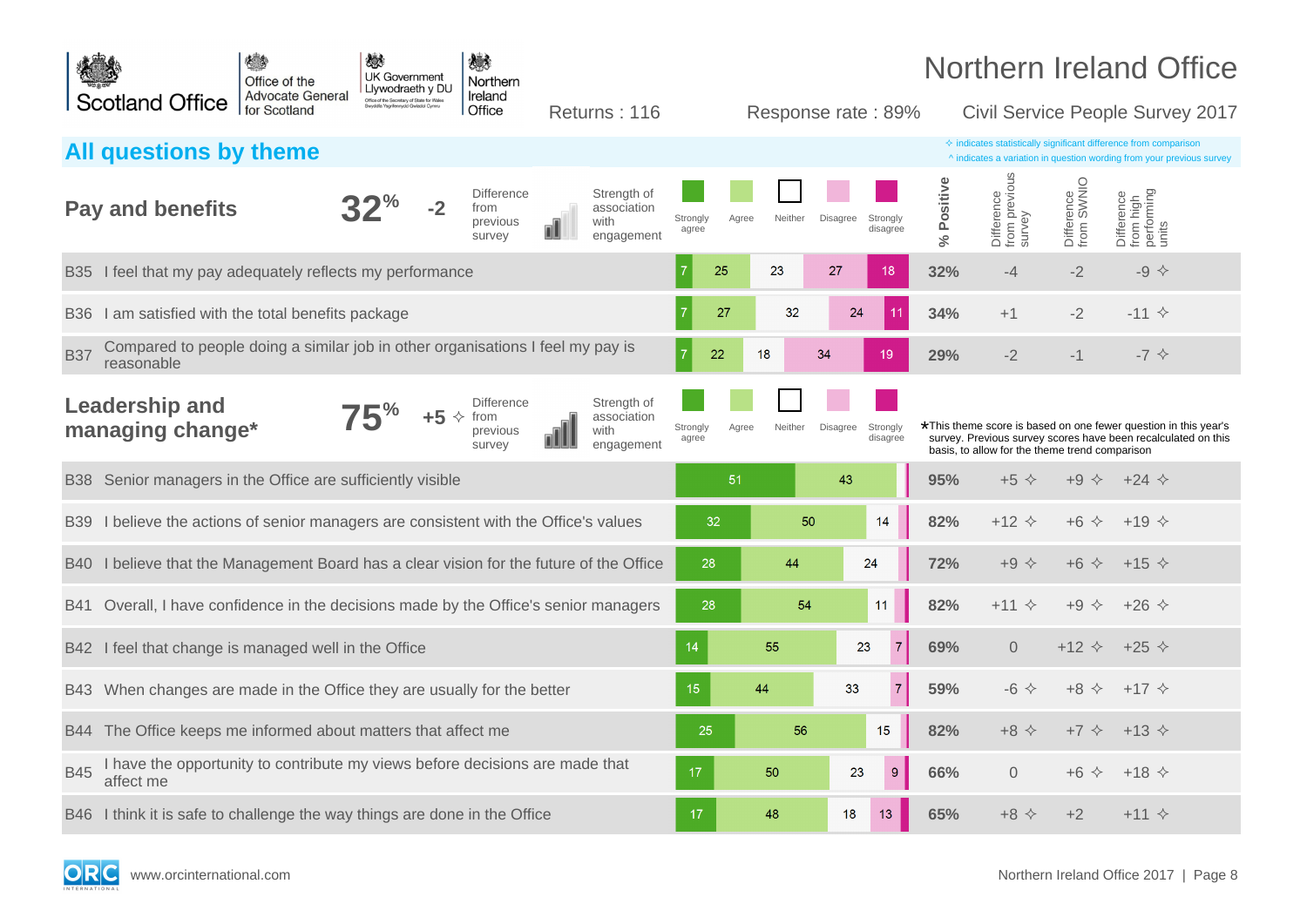



Returns : 116 Response rate : 89% Civil Service People Survey 2017

| All questions by theme                                                                                       |                                                                           |                       |                                       | $\Diamond$ indicates statistically significant difference from comparison<br>^ indicates a variation in question wording from your previous survey |
|--------------------------------------------------------------------------------------------------------------|---------------------------------------------------------------------------|-----------------------|---------------------------------------|----------------------------------------------------------------------------------------------------------------------------------------------------|
| <b>Engagement</b>                                                                                            | Disagree<br>Strongly<br>Strongly<br>Neither<br>Agree<br>disagree<br>agree | % Positive            | Difference<br>from previous<br>survey | Difference<br>from SWNIO<br>Difference<br>from high<br>performing<br>units                                                                         |
| I am proud when I tell others I am part of the Office<br><b>B47</b>                                          | 42<br>20<br>31                                                            | 6<br>73%              | $+8$ $\diamond$                       | $-2$ $\Leftrightarrow$<br>$+4$ $\diamond$                                                                                                          |
| I would recommend the Office as a great place to work<br><b>B48</b>                                          | 37<br>23<br>31                                                            | $\overline{7}$<br>69% | $+10 \div$                            | $\overline{0}$<br>$+4$ $\diamond$                                                                                                                  |
| I feel a strong personal attachment to the Office<br><b>B49</b>                                              | 25<br>20<br>43                                                            | 10<br>69%             | $+16$ $\diamond$                      | $+6$ $\Diamond$<br>$+10 \div$                                                                                                                      |
| B50 The Office inspires me to do the best in my job                                                          | 42<br>23<br>28                                                            | 5 <sup>5</sup><br>70% | $+5$ $\diamond$                       | $+4$ $\diamond$ $+11$ $\diamond$                                                                                                                   |
| The Office motivates me to help it achieve its objectives<br><b>B51</b>                                      | 26<br>19<br>44                                                            | 10<br>70%             | $+10 \div$                            | $+3$ $\diamond$ $+14$ $\diamond$                                                                                                                   |
| <b>Taking action</b>                                                                                         | Strongly<br>Neither<br>Disagree<br>Strongly<br>Agree<br>disagree<br>agree |                       |                                       |                                                                                                                                                    |
| believe that senior managers in the Office will take action on the results from<br><b>B52</b><br>this survey | 49<br>28<br>15                                                            | $\overline{7}$<br>77% | $+11$ $\diamond$                      | $+3$ $\diamond$<br>$+18$ $\diamond$                                                                                                                |
| Where I work, I think effective action has been taken on the results of the last<br><b>B53</b><br>survey     | 20<br>36<br>33                                                            | 9<br>56%              | $+5$                                  | $+5$ $\diamond$<br>$+4$ $\diamond$                                                                                                                 |

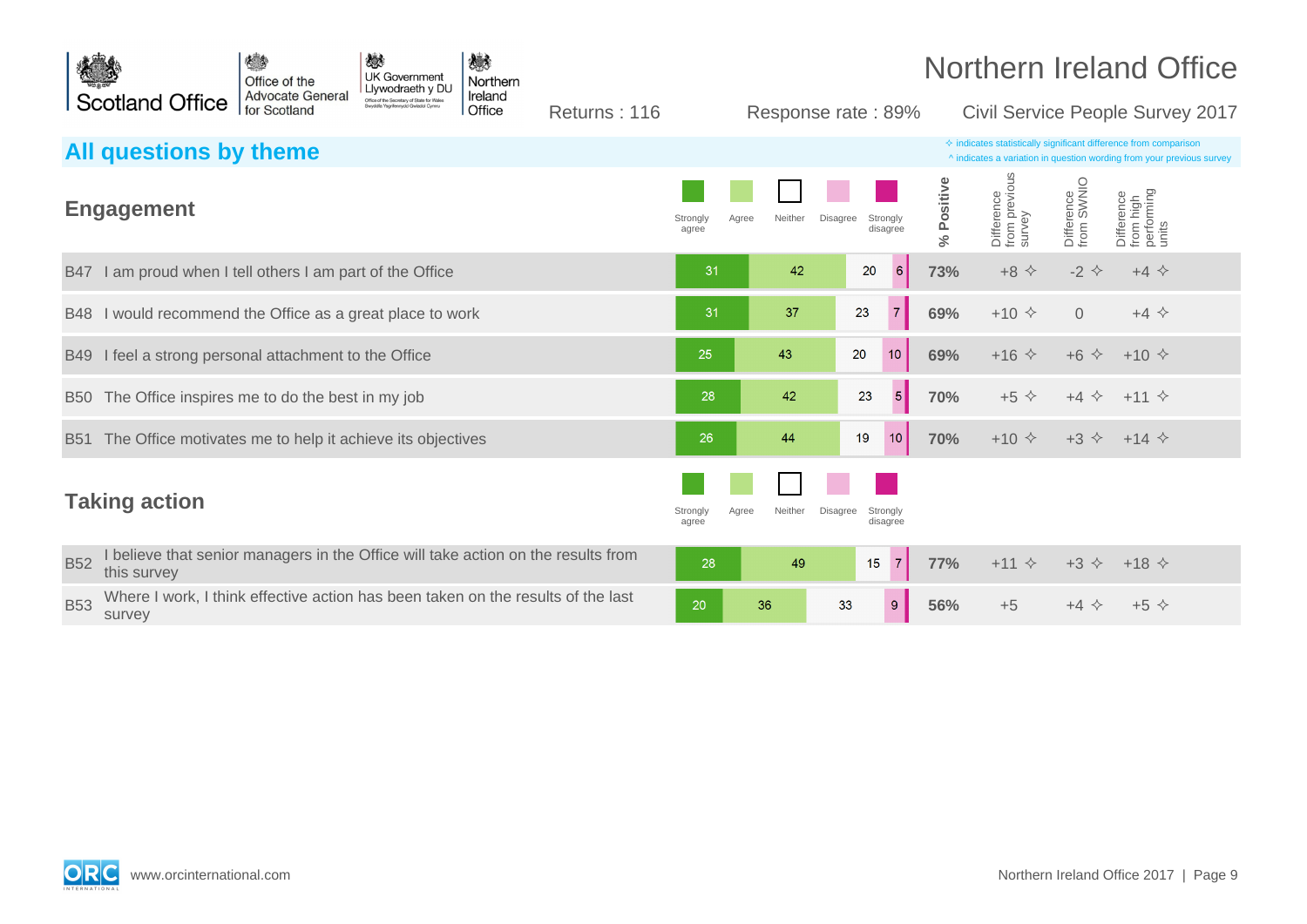

Returns : 116 Response rate : 89% Civil Service People Survey 2017

|            | All questions by theme                                                                                                |                            |                            |                      |            |                                       |                          | $\diamond$ indicates statistically significant difference from comparison<br>^ indicates a variation in question wording from your previous survey |
|------------|-----------------------------------------------------------------------------------------------------------------------|----------------------------|----------------------------|----------------------|------------|---------------------------------------|--------------------------|----------------------------------------------------------------------------------------------------------------------------------------------------|
|            | <b>Organisational culture</b>                                                                                         | Strongly<br>Agree<br>agree | Neither<br>Disagree        | Strongly<br>disagree | % Positive | Difference<br>from previous<br>survey | Difference<br>from SWNIO | Difference<br>from high<br>performing<br>units                                                                                                     |
|            | B54 I am trusted to carry out my job effectively                                                                      | 42                         | 50                         | 6                    | 91%        | $-2$                                  | $+1$                     | $-2$ $\Leftrightarrow$                                                                                                                             |
|            | B55 I believe I would be supported if I try a new idea, even if it may not work                                       | 32                         | 49                         | $11 \quad 8$         | 81%        | $+1$                                  | $+2$                     | $+1$                                                                                                                                               |
| <b>B56</b> | In the Office, people are encouraged to speak up when they identify a serious<br>policy or delivery risk              | 28                         | 53                         | 12                   | 81%        | <b>New</b>                            | $+4$ $\Leftrightarrow$   | $+5$ $\diamond$                                                                                                                                    |
| <b>B57</b> | I feel able to challenge inappropriate behaviour in the workplace                                                     | 17                         | 56                         | 5<br>19              | 73%        | <b>New</b>                            | $+4$ $\Leftrightarrow$   | $-1$                                                                                                                                               |
|            | B58 The Office is committed to creating a diverse and inclusive workplace                                             | 36                         | 48                         | 11                   | 84%        | <b>New</b>                            | $+7$ $\diamond$          | $+1$                                                                                                                                               |
|            | <b>Leadership statement</b>                                                                                           | Agree<br>Strongly<br>agree | Neither<br><b>Disagree</b> | Strongly<br>disagree |            |                                       |                          |                                                                                                                                                    |
| <b>B59</b> | Senior managers in the Office actively role model the behaviours set out in the<br>Civil Service Leadership Statement | 24                         | 50                         | 21                   | 74%        | $+2$                                  | $+6$ $\Diamond$          | $+15$ $\diamond$                                                                                                                                   |
| <b>B60</b> | My manager actively role models the behaviours set out in the Civil Service<br>Leadership Statement                   | 34                         | 46                         | 13                   | 80%        | $-7$ $\diamond$                       | $+4$ $\diamond$          | $+3$ $\diamond$                                                                                                                                    |
|            | <b>Civil Service vision</b>                                                                                           | Strongly<br>Agree<br>agree | Neither<br>Disagree        | Strongly<br>disagree |            |                                       |                          |                                                                                                                                                    |
| <b>B61</b> | I am aware of the Civil Service vision for 'A Brilliant Civil Service'                                                | 12                         | 53<br>17                   | 15                   | 65%        | <b>New</b>                            | $+2$                     | $+5$ $\diamond$                                                                                                                                    |
| <b>B62</b> | understand how my work contributes to helping us become 'A Brilliant Civil<br>Service'                                | 40                         | 30                         | 17                   | 51%        | <b>New</b>                            | $+4$ $\diamond$          | $-3$                                                                                                                                               |

**ORC**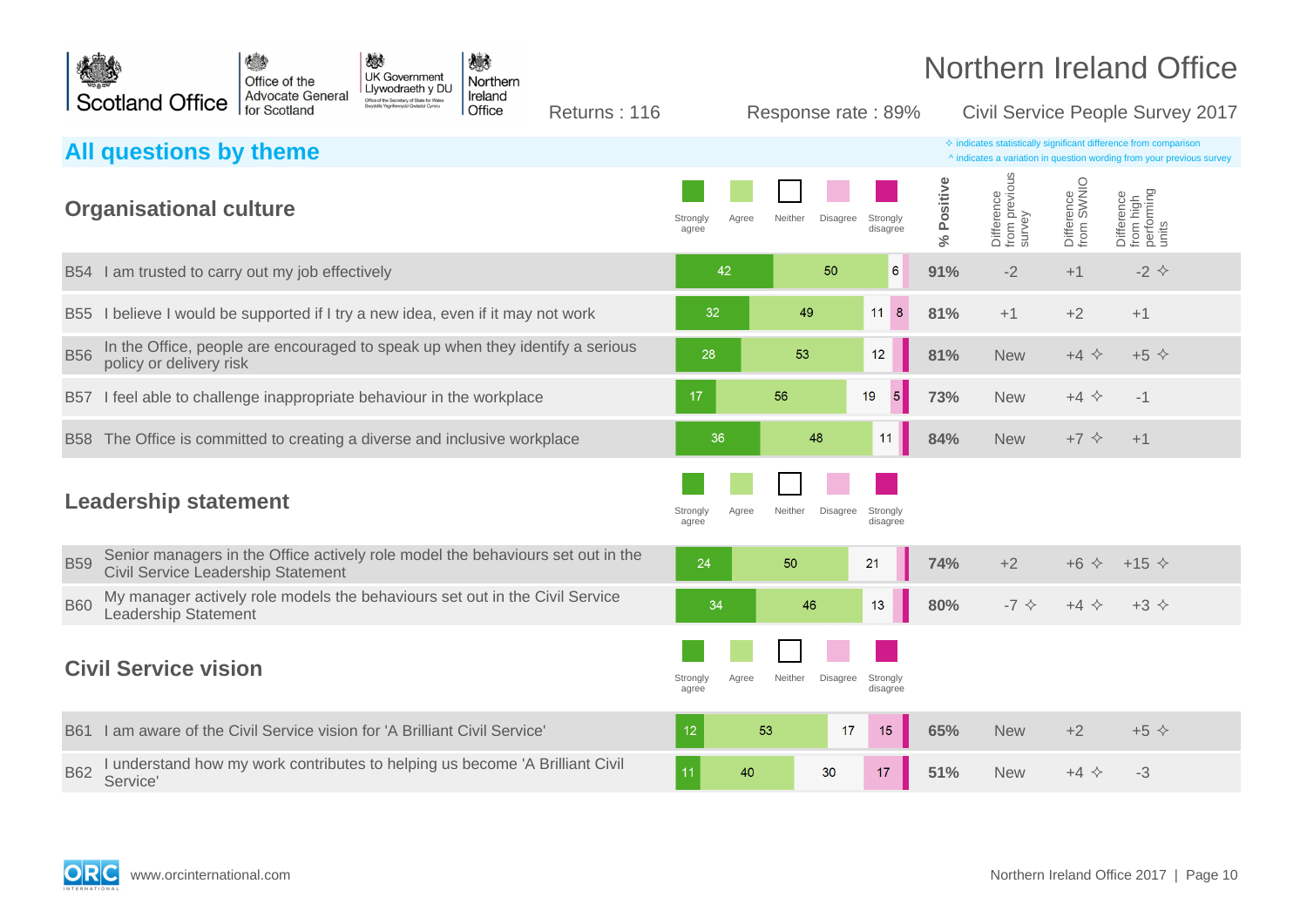

Returns : 116 Response rate : 89% Civil Service People Survey 2017

| All questions by theme |         |       |     |          |                                      |                | $\Leftrightarrow$ indicates statistically significant difference from comparison<br>A indicates a variation in question wording from your previous survey |
|------------------------|---------|-------|-----|----------|--------------------------------------|----------------|-----------------------------------------------------------------------------------------------------------------------------------------------------------|
| Wellbeing              | $0 - 4$ | $5-6$ | 7-8 | $9 - 10$ | $\overline{p}$ $\overline{p}$ $\geq$ | ∨ତି କି<br>om : | $\Phi$<br>유행<br>$-$                                                                                                                                       |

Unlike the questions B01-B62 which ask people to rate their agreement from strongly agree to strongly disagree, the four wellbeing questions use a 11-point scale. The scale ranges from 0 to 10 for each question, where 0 is equivalent to 'not at all' (e.g. 'not at all satisfied' or 'not at all worthwhile') and where 10 is equivalent to 'completely' (e.g. 'completely satisfied' or 'completely anxious').

For questions W01, W02 and W03 the percent positive is the proportion answering 7, 8, 9 or 10 to each question.

| W01 Overall, how satisfied are you with your life nowadays?                                              | 8       | 20 |         | 57      | 15       | 72% | $+2$           | $\overline{0}$ | $\overline{0}$       |  |
|----------------------------------------------------------------------------------------------------------|---------|----|---------|---------|----------|-----|----------------|----------------|----------------------|--|
| Overall, to what extent do you feel that the things you do in your life are<br><b>W02</b><br>worthwhile? | 6       | 18 | 50      |         | 27       | 77% | $+1$           | $-1$           | $\overline{0}$       |  |
| W03 Overall, how happy did you feel yesterday?                                                           | 11      | 19 |         | 46      | 24       | 70% | $\overline{0}$ | $+1$           | $+1$                 |  |
| For question W04 the percent positive is the proportion answering 0, 1, 2 or 3 to the question.          | $0 - 1$ |    | $2 - 3$ | $4 - 5$ | $6 - 10$ |     |                |                |                      |  |
| W04 Overall, how anxious did you feel yesterday?                                                         | 20      |    | 29      | 21      | 31       | 49% | $-2$           | $+1$           | $-7 \Leftrightarrow$ |  |

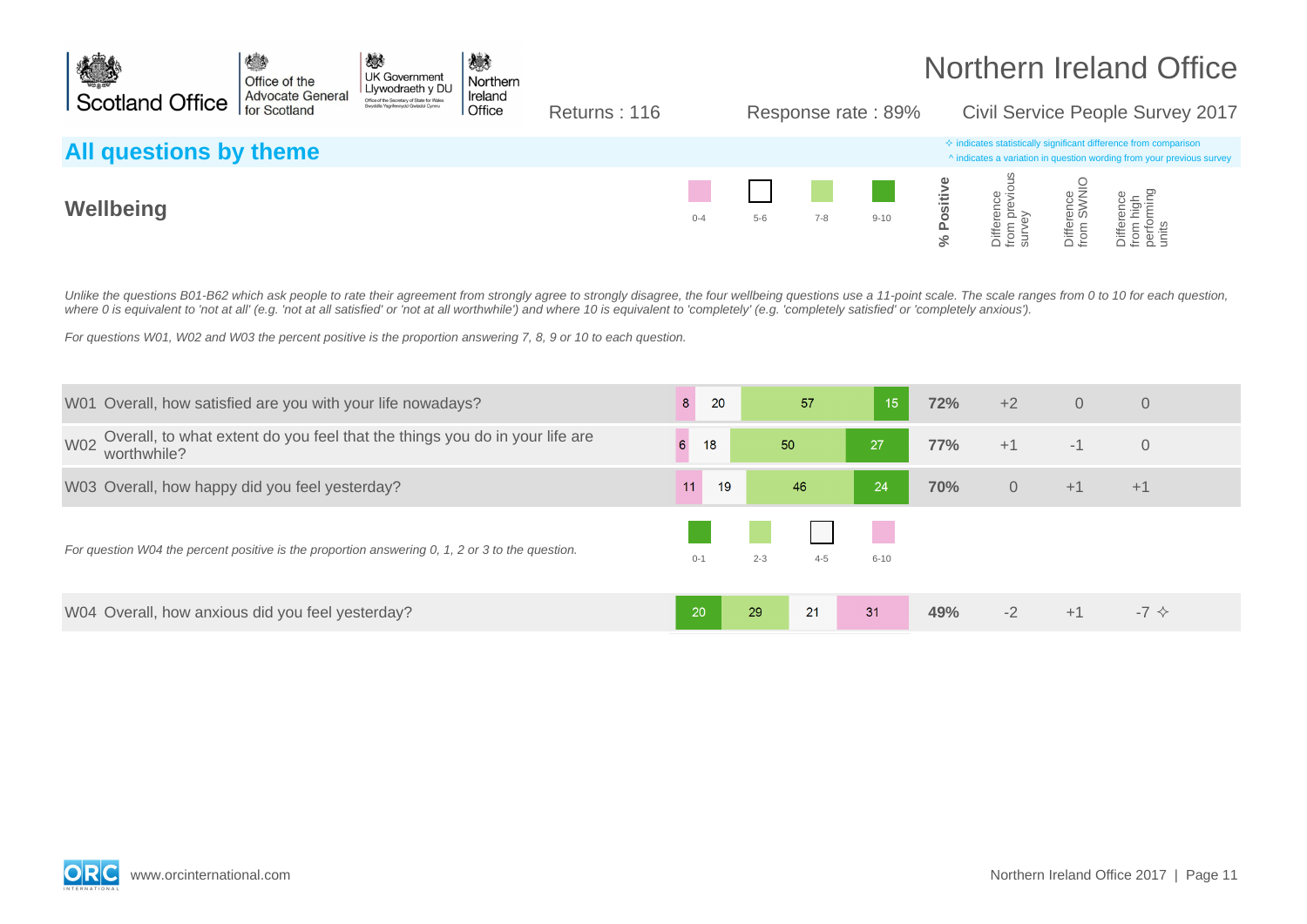

Returns : 116 Response rate : 89% Civil Service People Survey 2017

| All questions by theme                                                                                                               |       |        |            |                                       |                          | $\Diamond$ indicates statistically significant difference from comparison<br>^ indicates a variation in question wording from your previous survey |  |
|--------------------------------------------------------------------------------------------------------------------------------------|-------|--------|------------|---------------------------------------|--------------------------|----------------------------------------------------------------------------------------------------------------------------------------------------|--|
| Your plans for the future                                                                                                            |       |        |            |                                       |                          |                                                                                                                                                    |  |
| C01. Which of the following statements most reflects your current thoughts about<br>working for the Office?                          |       |        |            | Difference<br>from previous<br>survey | Difference<br>from SWNIO | Difference<br>from high<br>performing<br>units                                                                                                     |  |
| I want to leave the Office as soon as possible                                                                                       |       |        | 4%         | $-3$                                  | $-2$ $\leftrightarrow$   | $-8$                                                                                                                                               |  |
| I want to leave the Office within the next 12 months                                                                                 |       |        | 17%        | $-7$                                  | $-6$ $\Leftrightarrow$   | $\overline{0}$                                                                                                                                     |  |
| I want to stay working for the Office for at least the next year                                                                     |       |        | 40%        | $\overline{0}$                        | $-4$ $\Leftrightarrow$   | $+5$ $\diamond$                                                                                                                                    |  |
| I want to stay working for the Office for at least the next three years                                                              |       |        | 39%        |                                       | $+10 \div 13 \div$       | $-25 \diamond$                                                                                                                                     |  |
| <b>The Civil Service Code</b>                                                                                                        |       |        |            |                                       |                          |                                                                                                                                                    |  |
| Differences are based on '% Yes' score                                                                                               | % Yes | $%$ No | % Yes      | Difference<br>from previous<br>survey | Difference<br>from SWNIO | Difference<br>from high<br>performing<br>units                                                                                                     |  |
| D01. Are you aware of the Civil Service Code?                                                                                        |       | 96     | 96%        | $+1$                                  | $-1$                     | $-3$                                                                                                                                               |  |
| D02. Are you aware of how to raise a concern under the Civil Service Code?                                                           | 82    | 18     | 82%        | +7 $\leftrightarrow$                  | +5 $\Diamond$            | $+2$                                                                                                                                               |  |
| D03. Are you confident that if you raised a concern under the Civil Service Code in the<br>Office it would be investigated properly? | 77    | 23     | <b>77%</b> | $-4$                                  | $\overline{0}$           | $-2$                                                                                                                                               |  |

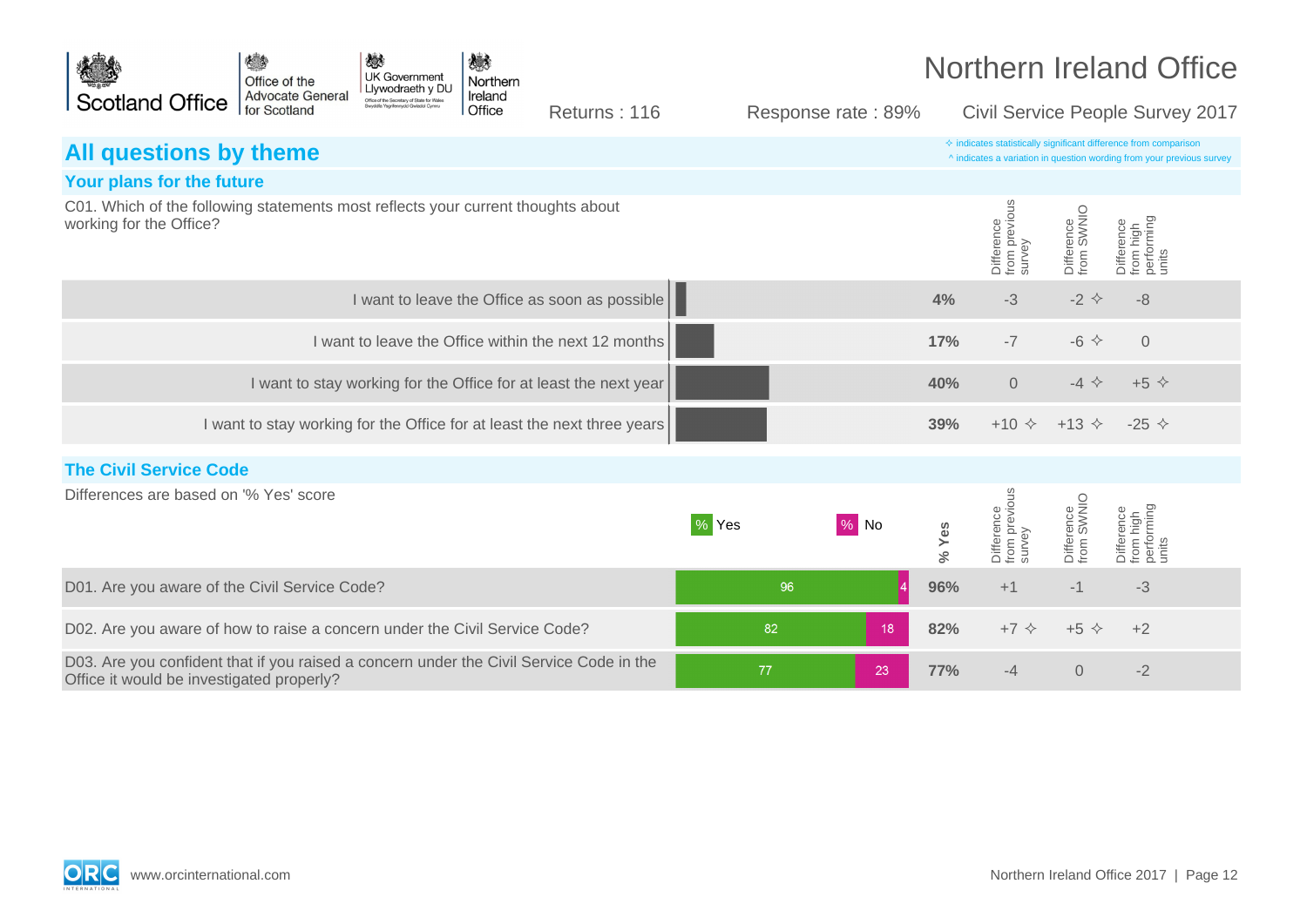

Returns : 116 Response rate : 89% Civil Service People Survey 2017

**All questions by theme indicates statistically significant difference from comparison** ^ indicates a variation in question wording from your previous survey

### **Discrimination, harassment and bullying**

E01. During the past 12 months have you personally experienced discrimination at work?

|              | %<br>Yes       | $\%$<br>No | % Prefer not to say |    |
|--------------|----------------|------------|---------------------|----|
| 2017         | 4              | 85         |                     | 10 |
| 2016         | 5              | 88         |                     | 6  |
| <b>SWNIO</b> | $\overline{4}$ | 87         |                     | 8  |

E03. During the past 12 months have you personally experienced bullying or harassment at work?

| 2017         | ÷ | 83 | 10 |
|--------------|---|----|----|
| 2016         |   | ß7 | 5  |
| <b>SWNIO</b> |   | 85 |    |

For respondents who selected 'Yes' to question E03. E05. Did you report the bullying and harassment you experienced?

Results for this question have been suppressed as there are fewer than ten responses

For respondents who selected 'Yes' to question E03. E06. In your opinion, has this issue been resolved?

Results for this question have been suppressed as there are fewer than ten responses

For respondents who selected 'Yes' to question E01.

E02. On which of the following grounds have you personally experienced discrimination at work in the past 12 months? (multiple selection)

Response Count

| --                | Age                                              |
|-------------------|--------------------------------------------------|
| $- -$             | Caring responsibilities                          |
| $- -$             | <b>Disability</b>                                |
| $- -$             | Ethnic background                                |
| $- -$             | Gender                                           |
| $- -$             | Gender reassignment or perceived gender          |
| $- -$             | Grade, pay band or responsibility level          |
| $- -$             | Main spoken/written language or language ability |
| $- -$             | Religion or belief                               |
| $\qquad \qquad -$ | Sexual orientation                               |
| $- -$             | Social or educational background                 |
| $- -$             | Working location                                 |
| $\qquad \qquad -$ | Working pattern                                  |
| $- -$             | Any other grounds                                |
| $-1$              | Prefer not to say                                |

For respondents who selected 'Yes' to question E03.

E04. Who were you bullied or harassed by at work in the past 12 months? (multiple selection)

| $- -$             | A colleague                                      |
|-------------------|--------------------------------------------------|
| $- -$             | Your manager                                     |
| $- -$             | Another manager in my part of the Office         |
| $- -$             | Someone you manage                               |
| $\qquad \qquad -$ | Someone who works for another part of the Office |
| $- -$             | A member of the public                           |
| $\qquad \qquad -$ | Someone else                                     |
| $- -$             | Prefer not to say                                |

Please note: Counts of fewer than ten responses are suppressed and replaced with '--'



www.orcinternational.com Northern Ireland Office 2017 | Page 13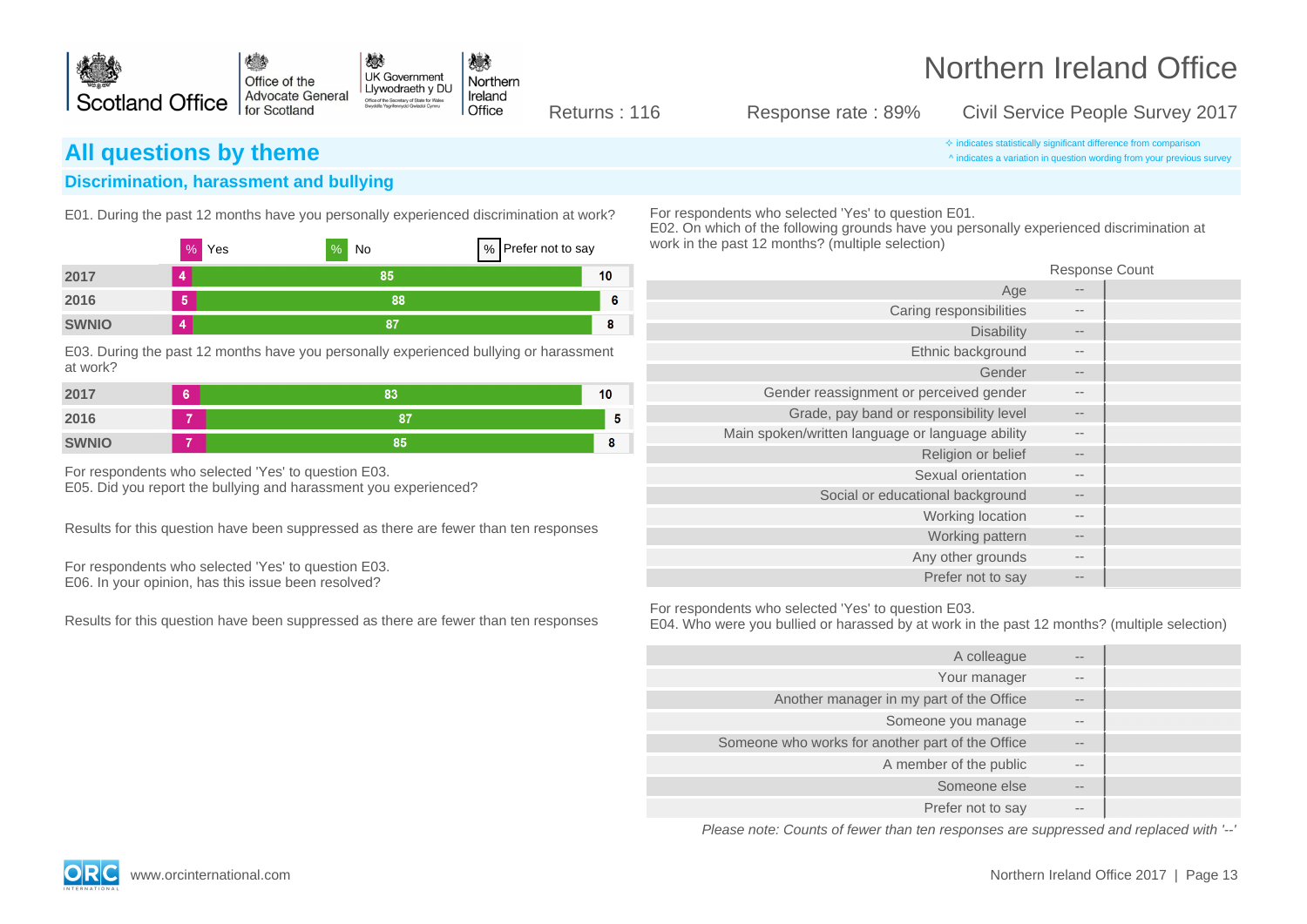

Returns : 116 Response rate : 89% Civil Service People Survey 2017

## **All questions by theme indicates statistically significant difference** from comparison

### **Scotland, Wales and Northern Ireland Offices, and**  the Office of the Advocate General questions

- F01 My manager supports me to work as flexibly as possible in line with the **85 metal and the set of the set of the set of the set of the set of the set of the set of the set of the set of the set of the set of the set of**
- F02 My manager actively provides me with the opportunities to develop my **13 and 13 and 12 and 12 and 11 and 11 71%** -6  $\diamond$  0

|                            |         |          |                      |               |                                                       |                         | A indicates a variation in question wording from your previous survey |
|----------------------------|---------|----------|----------------------|---------------|-------------------------------------------------------|-------------------------|-----------------------------------------------------------------------|
| Strongly<br>Agree<br>agree | Neither | Disagree | Strongly<br>disagree | Positive<br>℅ | evious<br>Difference<br>$\bar{a}$<br>6<br>from<br>sur | Difference<br>from SWNI |                                                                       |
| 46                         |         | 39       | 10                   | 85%           | <b>New</b>                                            | $+4$ $\Leftrightarrow$  |                                                                       |
| 31                         | 40      | 18       | 11                   | 71%           | $-6$ $\Leftrightarrow$                                | 0                       |                                                                       |